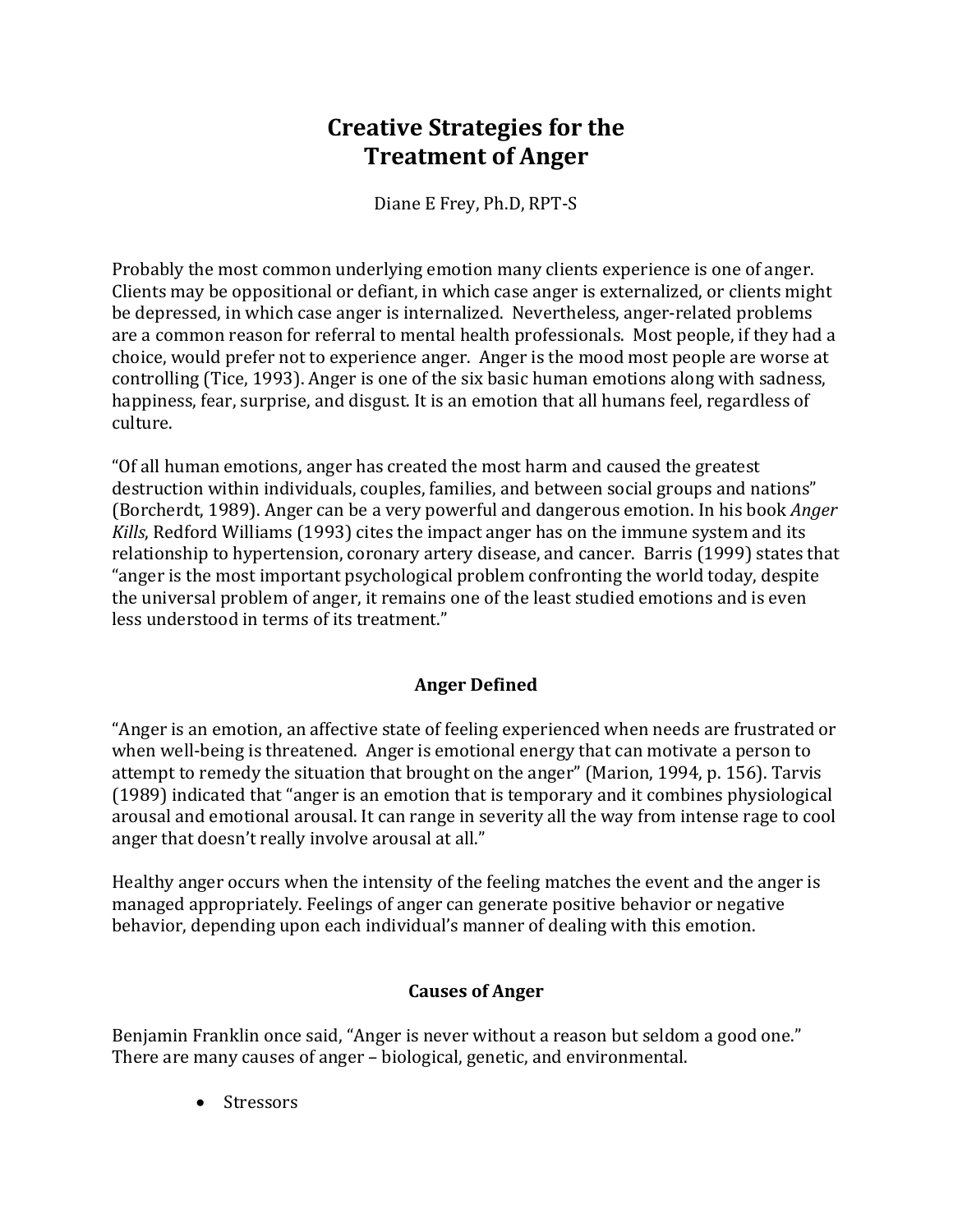Stressors such as interpersonal and intrapersonal conflicts can lead to situational anger. Such stressors in school‐aged children could be parental pressure, conflicts with teachers, peer teasing, or academic failures.

- Overly strict or harsh parenting When parents are overly strict and coercive and use frequent physical punishment, children often develop low self‐esteem and anger difficulties.
- Poor Role Modeling Children learn anger management from their first role models – their parents. If their parents manage anger inappropriately, children will often imitate the same behavior.
- Problematic Neighborhoods

Children living in "tough" neighborhoods often have to develop a "tough" attitude to survive. Hamer (1998) stated that "of all the things that determine whether a person will be violent, aggressive, and antisocial, the most important factor is. . .geography." Analyzed by location, urban children had higher levels of anger than suburban children.

- Unresolved Grief Grieving children who do not work though their grief issues can become stuck in the anger stage of grief.
- Social Skills Deficits

When children lack social skills, they find it difficult to get along with others and they then become frustrated and angry.

• Learning Disabilities

The frustration of not being able to learn in the same way as their peers often results in anger difficulties.

• Temperament

Some individuals have a temperament that can make them irritable, short fused, and easily frustrated. Hammer (1998) noted that angry people are not solely the product of a bad childhood or neighborhood. Genetic factors constitute 50 per cent of an individual's behavior.

- Sensory Integration Dysfunction Children with sensory integration problems may overreact to loud noises, bright lights, or the feel of certain clothing. These reactions often lead to anger.
- Language-Processing Problem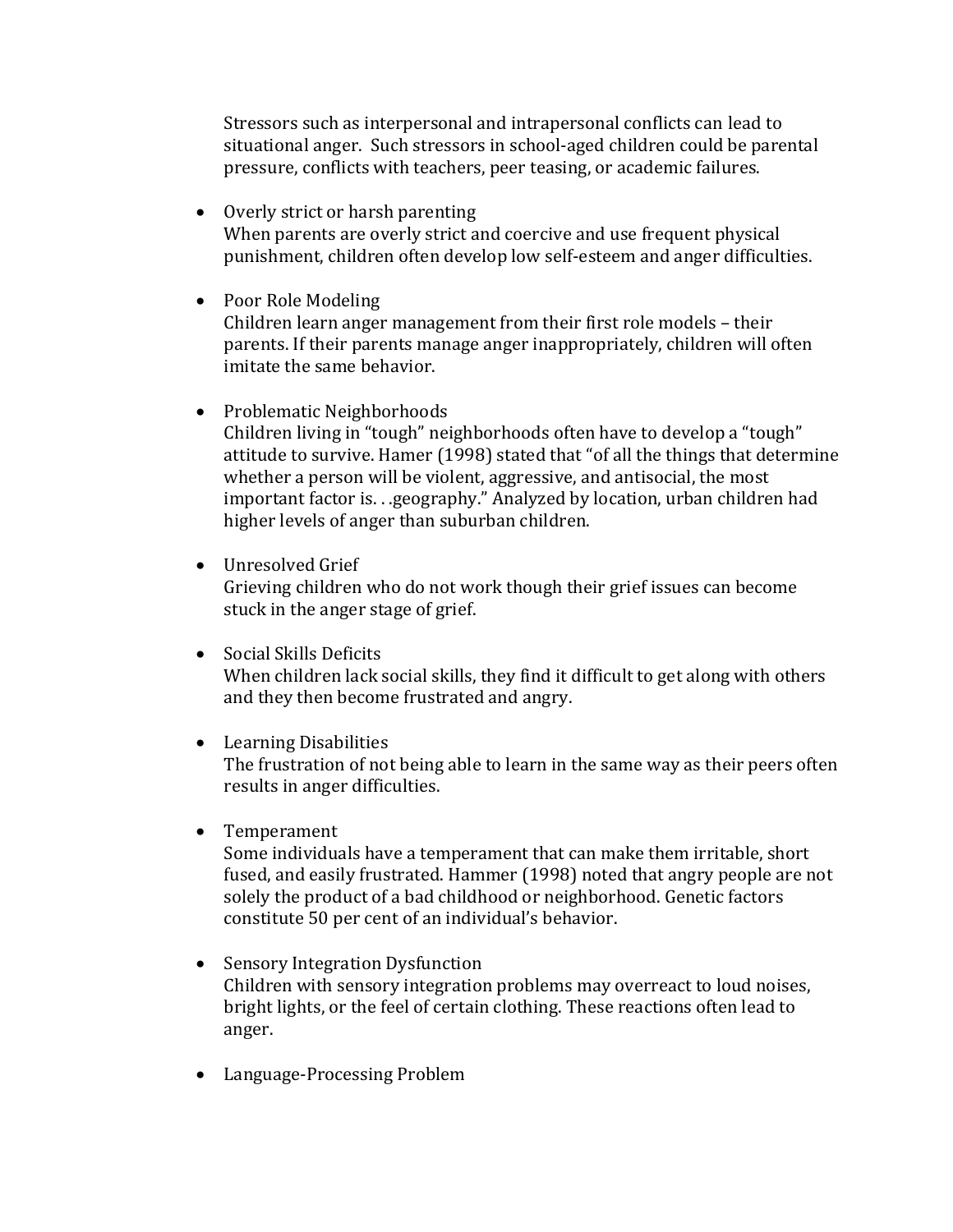When children do not know how to express their feelings, they may become angry and, if they do not know the words to express their anger, they explode.

- Mood Disorder Children who are, for example, bipolar, depressed, or anxious may develop anger outbursts.
- Attention Deficit Disorder (ADHD) ADHD children often have difficulty maintaining attention, screening out distractions, and regulating motor activity. They can become frustrated or angry.
- Sexual, Physical, Emotional Abuse Children who have been maltreated are more likely to develop a pattern of aggression and inappropriate behavior.

#### **Assessment of Anger**

The following is a summary of problematic anger:

- It is too frequent.
- It is too intense.
- It lasts too long.
- It masks other feelings.
- It disturbs family and/or work relationships.
- It begins a destructive cycle that often cannot be controlled.
- It hurts people.

A comprehensive assessment of anger explores the above areas. Another way to assess anger is with the Children's Inventory of Anger Game (Western Psychological Services). This inventory is appropriate for ages 6 to 16. This self-report inventory can be hand scored in four minutes, providing the evaluator with a profile of the child's' anger.

Children's drawings as well as non‐directive play can reveal patterns of intrapunitive and/or extrapunitive anger.

Self-rating scales that ask clients to rate themselves from 1 to 10 on how they experience anger in various situations in their lives or at various times during the therapy session can be helpful. This process not only helps the mental health professional assess levels of anger in the client but also helps the client become more aware of anger triggers.

## **Rationale for Using Play Therapy in Anger Management**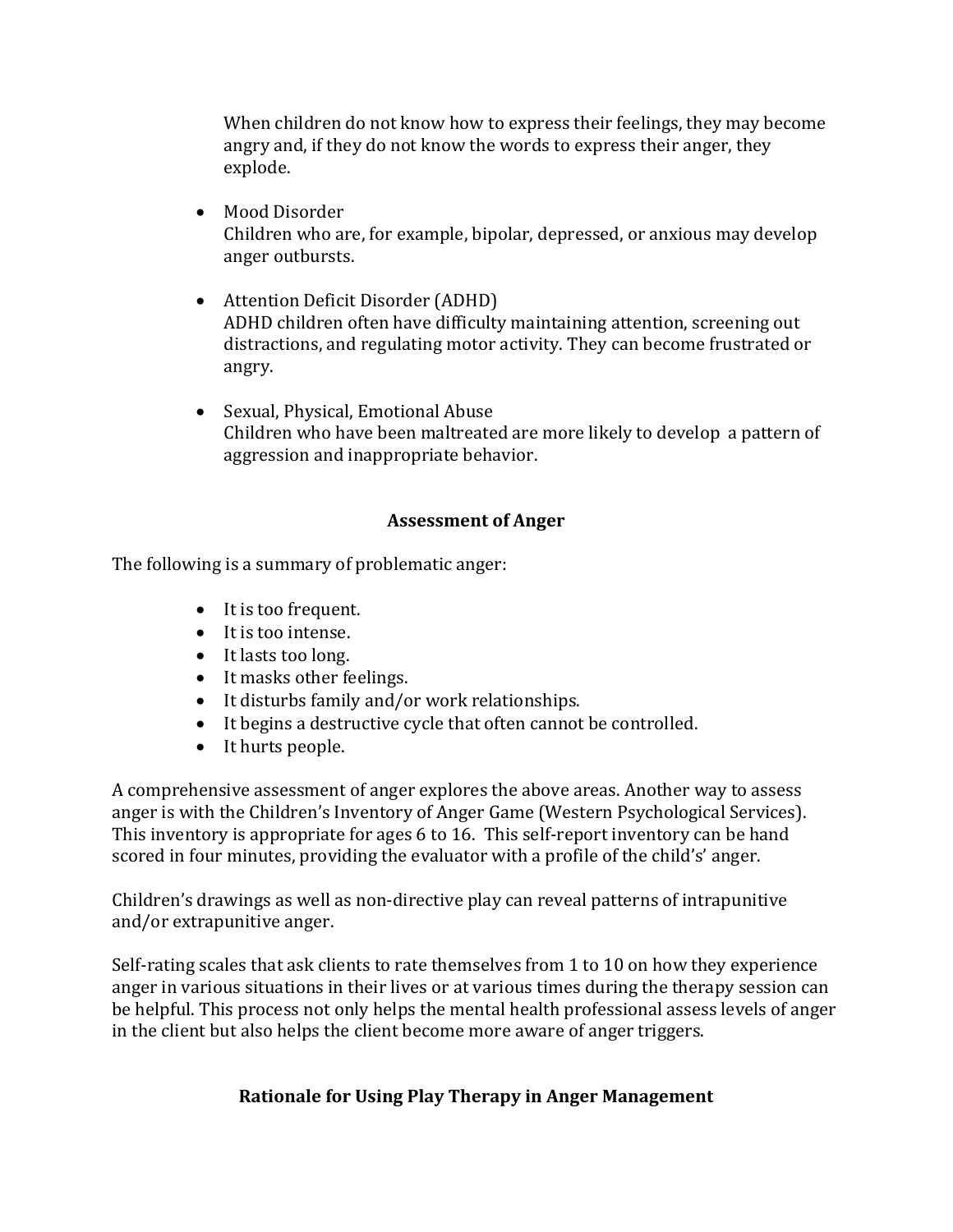- Many clients with anger management concerns are resistant to treatment. Many are sent by court referrals or come even though they do not believe they need therapy. Many clients with anger concerns have an attributional bias in that they believe their anger issues are caused by others. Therefore they believe the "others" need treatment. Consequently, traditional talk therapy is ineffective.
- Many clients with anger issues are in denial. They do not believe they have an anger management problem. If this belief system persists, it is difficult to use traditional talk therapy with them.
- For clients who are verbally deficient, talk therapy is insufficient. Such clients might have intellectual disabilities, selective mutism, or autism spectrum disorders. The symbolism of play therapy can be very helpful to them.
- Clients might be proficient at talking about some concerns but, when it comes to discussing anger, they find it very difficult to talk. Play therapy helps them to express the feeling of anger symbolically.

## **Play Therapy Strategies for the Treatment of Anger**

Kagan (1998) noted that "the brains of 9 million people are like a million different cans of tomato soup, each having a slightly different combination of rosemary, pepper, salt, and thyme."

As such, each treatment plan needs to be individualized to each client, taking into consideration the particular anger dynamic presented, evidence‐based approaches, environment of the client, skills of the therapist, and learning modalities of the client.

One of the most effective ways to help clients with anger-related treatment issues is to use the 3 Cs of coaching, cheerleading, and counseling. Coaching gives the client feedback and encouragement. Cheerleading gives the client positive reinforcement. Counseling involves treatment approaches that provide insight development and coping skills.

Creative techniques for treating anger difficulties in children are presented below.

*Anger Fortune Cookies*: In this technique the therapist can prepare fortune cookies and insert various quotations about anger that are appropriate for the age of the clients. Some examples might be: "Anger is only one letter short of danger." "For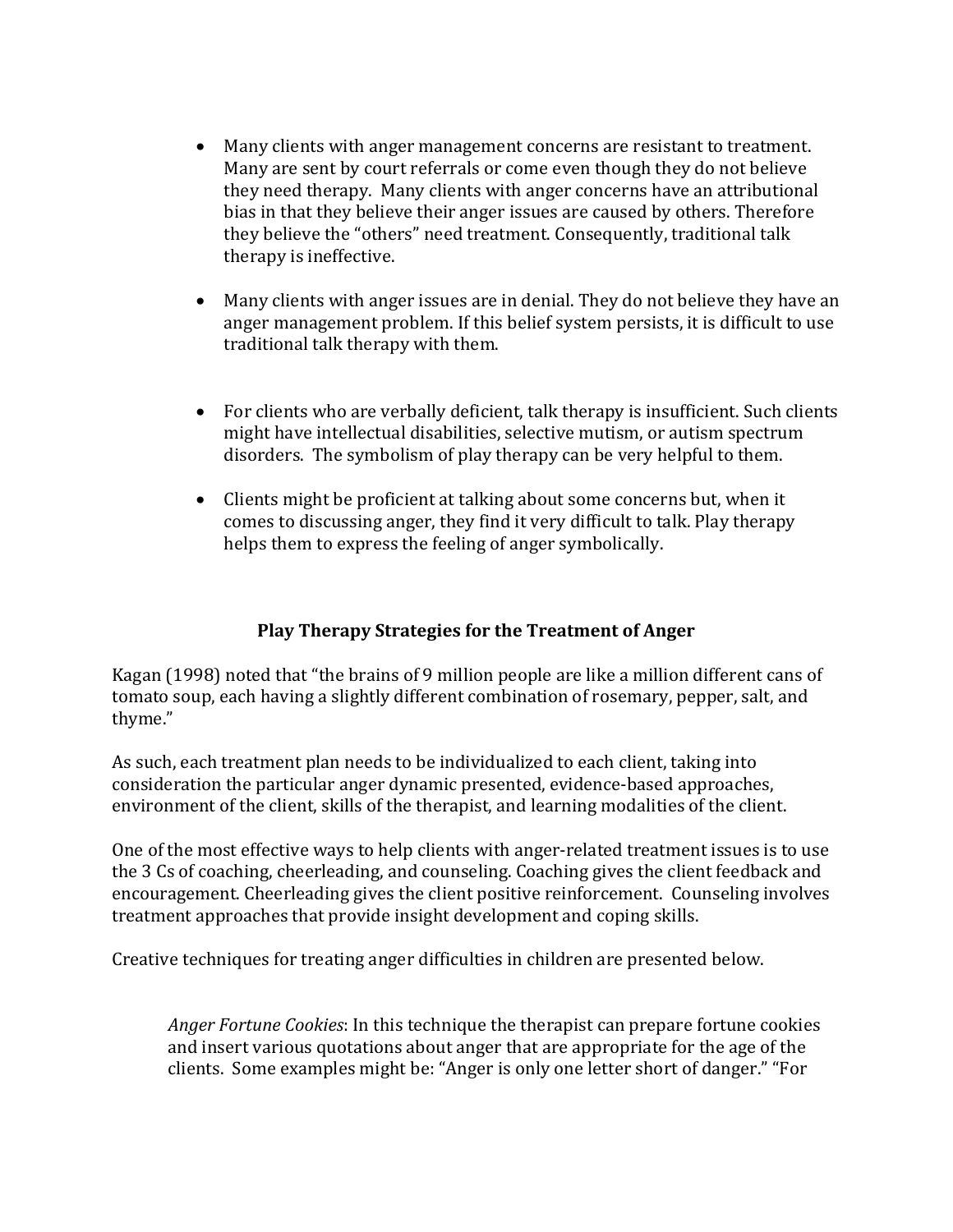every minute you're angry, you lose sixty seconds of happiness." "Speak when you are angry and you will make the best speech you will ever regret."

Clients open the fortune cookies and discuss how that quote might apply to them. Clients can be coached to replace negative self‐talk with the positive messages from the fortune cookies. The clients can then eat the fortune cookies.

*Fist Friends*: This is a hand puppet technique in which the client is asked to draw a face on his/her hand in the area where the thumb and first finger meet. When the thumb is tucked under the first finger a mouth can be formed by moving the thumb up and down. The client is asked to draw an angry face on one hand and a calm face on the other. Ask the fist friends to talk to each other. For example, the angry first friend might say, "It's not my fault I hit him." The calm fist could help the angry fist by saying, "Maybe next time try calming down before you do anything."

*The Angry Box*: The client is asked to write an angry word or symbol on the outside of the box. The therapist puts sentence stems pertaining to anger in the box. The therapists and client take turns picking sentence stems from the box and completing the sentences. Examples of sentence stems include: "I get angry every time I ." "When I tell someone I'm angry, I feel\_\_\_." "Some ways to get my anger out without hurting anyone are ..." Through this activity the therapist and client can discuss self‐talk statements.

*The UnMad Song*: Music can be an effective distraction technique. Clients can listen to music, which captures their attention and can help to calm them down. The un‐ mad song can be helpful in generating ideas for distractions. It is sung to the tune of "Row, Row, Row Your Boat":

*Mad, Mad, Mad feelings It's time to go away I don't want you anymore I've had enough today*

*Pick Up Sticks*: In this modified version of "Pick Up Sticks," the client is distracted from his/her problematic self‐talk. For example, if a child is being bullied, the therapist tells the client that he/she is going to tell the client the bully statements. If the client is successful in picking up a stick while being "bullied" by the therapist, he/she earns two points. If the client picks up a stick while not being bullied, he/she earns one point. The concept behind this game is to help clients learn to think thoughts that will distract them from their anger.

*Movie Therapy*: Many pro‐social examples of using anger management techniques are found in movies. Clients, especially those who are resistant or in denial, can view a segment of the movie and learn how that character used a technique such as distraction to manage his/her anger. Examples of these movies include *The Lion King*, *Pocahontas*, *The Parent Trap*, *Inspector Gadget*, *Cinderella*, *Toy Story*. The client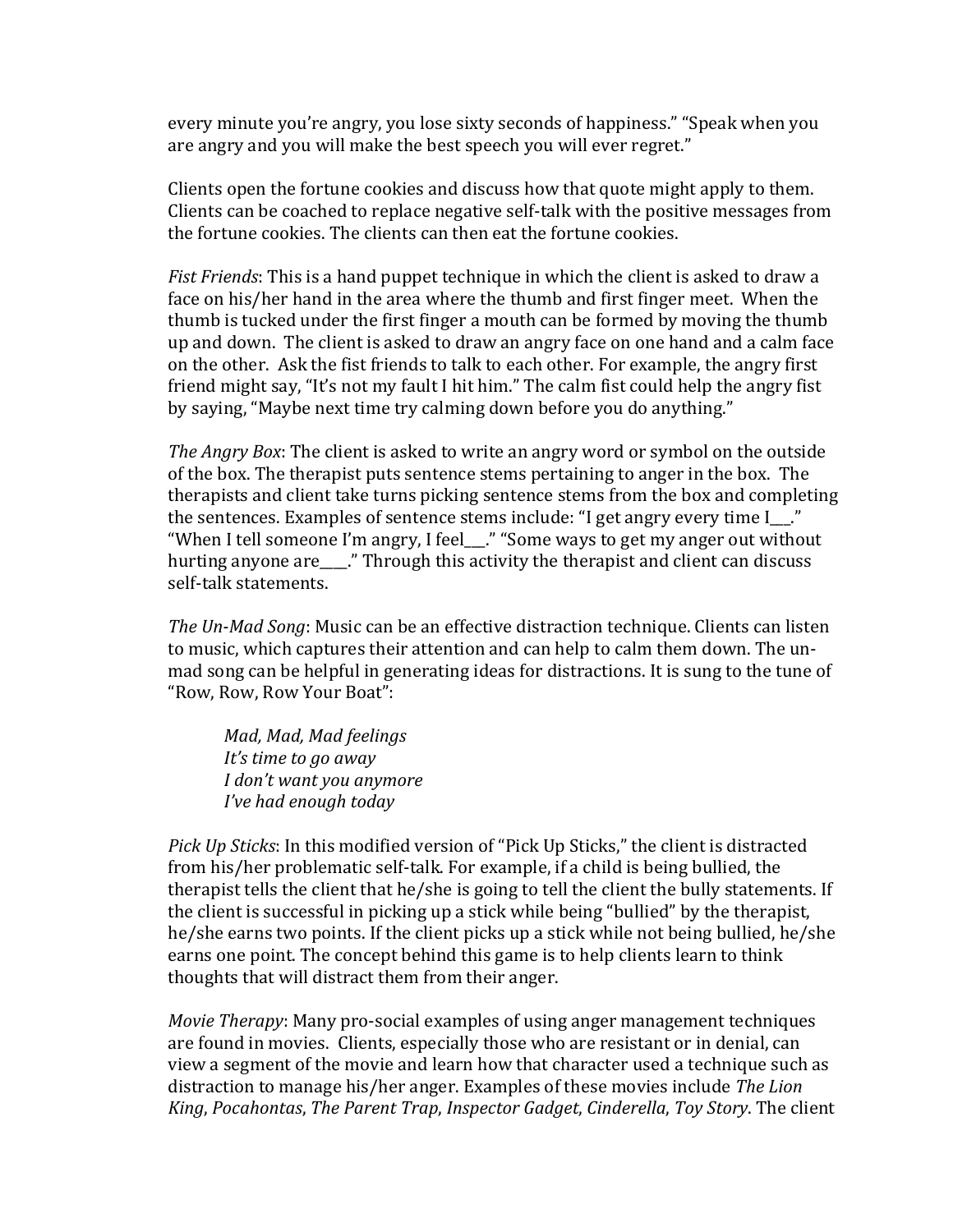can be asked to draw what the character would do following the viewing. The client and therapist could do a puppet show or a re-enactment with dress-up clothes.

*Soothing Bottles*: The therapist provides the client with an empty clear plastic water bottle. Items such as small pictures of family/friends, special stones, small toy objects, glitter, food coloring, and water are also needed. The activity involves putting water in the bottle then asking the client to choose various items that help the client feel calm. These items are added to the bottle along with whatever glitter and food coloring the client might like. The lid or cap to the bottle is glued and sealed. The client is then told that the bottle can be held onto and looked at when he/she needs to calm down. It will remind the client of favorite things in his/her life.

*Square Breathing*: The therapist makes a small chart to give clients a visual representation on how to relax. Square breathing involves:

| 1. Breathe in for four seconds   | 2. Hold it in for four seconds   |
|----------------------------------|----------------------------------|
| 3. Breathe out over four seconds | 4. Pause for four seconds before |
|                                  | saying or doing anything         |

*Empty Chair*: The client is asked to pretend that the person he/she has anger toward is sitting in an empty chair. The client is encouraged to express anger verbally to the "pretend" person. By expressing this anger in a safe, controlled setting, the client is able to become calm.

## **Conclusion**

Anger treatment programs need to focus on both the management of already existing anger and the prevention of anger. The primary focus of this article has been on the management of existing anger.

It was Aristotle who said, "Anyone can become angry – that is easy. But to be angry with the right person, to the right degree, at the right time, for the right purpose and in the right way – this is not easy." This quotation truly represents the goal of using play therapy to manage anger.

Many other strategies for the management of anger can be found in the references by Frey at the end of this article.

#### **References**